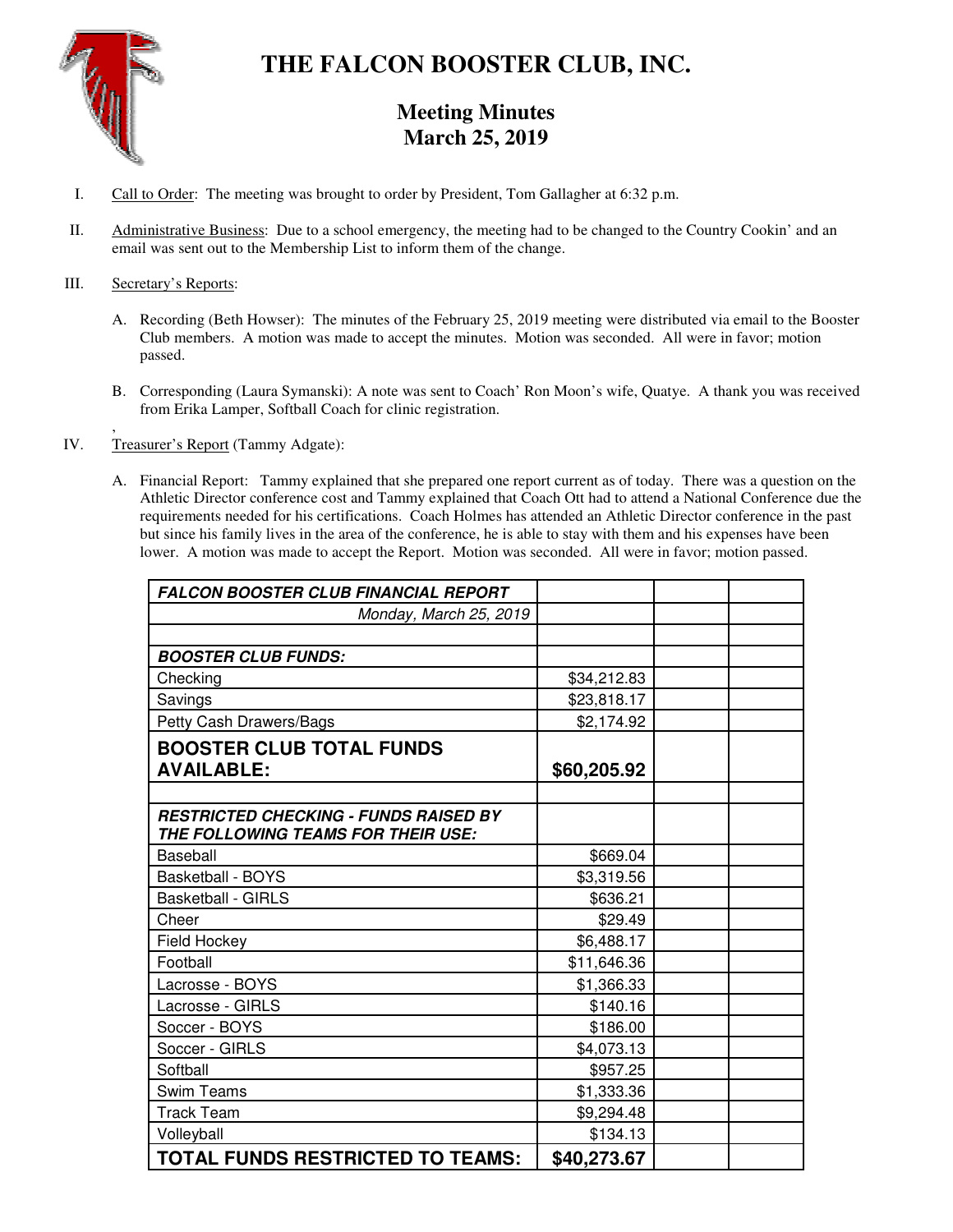| <b>ACCOUNTS FISCALLY MANAGED BY THE</b><br><b>BOOSTER CLUB - THESE ARE NOT BOOSTER</b><br><b>CLUB FUNDS</b> |             |  |
|-------------------------------------------------------------------------------------------------------------|-------------|--|
| Pat Georger Scholarship Trust                                                                               | \$64,257.02 |  |
| Roy A. Pool Jr. Scholarship Account                                                                         | \$644.76    |  |
|                                                                                                             |             |  |

#### V. Committees:

- A. Membership (Mary Kay Anderson): We currently show 97 members; 18 Board and 79 general members.
- B. Spring Sports Concessions: There have been several rain outs. The only teams still needing bank bags are Boys Soccer and Girls Lacrosse.
- C. Other: No other reports.

#### VI. Director of Student Activities:

- A. Report: Karen Cerra, Swim Team had 6 swimmers at State with both relays making Finals. They came in 19<sup>th</sup> out of 28<sup>th</sup> overall. Karen also reported that former Swim Team Coach Bob Blashill passed away on March 20. Lacrosse has played 2 games and is doing well. It was also reported that Mike Smith, former Lacrosse Coach, passed away last week.
- B. AD Report: Coach Mark Ott was attending the Varsity Softball game and expressed his regret in not being in attendance.
- C. Team Request: Brandy Schaeffer, Cheerleading Coach, presented a \$1,830 invoice for chorography that should have been paid out of the FHS Cheerleading account but, due to an accounting mistake, the Purchase Order/Invoice was not submitted in the fiscal year during which the service was provided. After the annual audit, the balance in the FHS Cheerleading account was removed and the Invoice was not paid. The team is asking for help to pay off the outstanding invoice. The total invoice was \$2,430, but Coach Holmes has provided \$600 from his athletic budget. A motion was made to fully pay the balance of the \$1,830 bill. Motion was seconded. All were in favor; motion passed.

#### VII. Old Business:

- A. Meet the Coaches Night: The event to meet the coaches for Spring sports was held on Wednesday, February 27, 2019 at 7 PM. There was a nice turn out of parents and spirit wear was sold.
- B. Winter Awards Night: The event was held on Tuesday, March 6, 2019 with the Reception at 6:30 PM and Awards at 7 PM. Tom thanked all those that helped with refreshments. There were no programs available and there were some complaints by parents. We will work with the Coaches to confirm that this is handled in future years.
- C. Other: No other business was reported.

#### VIII. New Business:

- A. 2019 10K Dinner/Dance/Auction Date: March 30, 2019
	- 1. Volunteer List: A volunteer list was handed out. We will have the key to the building on March  $29<sup>th</sup>$  to start set up at 9 AM. Everyone is welcome to come and help. We will need to get tables and chairs for the additional 120 seats needed. Coach Ott has offered the use of the Fauquier Freeze Auction Equipment along with assistance by Coach Craig Gilmore.
	- 2. Tickets and Money: The tickets are all selling quickly. The waitlist is being managed and no open tickets at this time.
	- 3. Silent Auction: Donations are going well. Baskets can be dropped off at Basketball concession room or taken to the Fairgrounds Saturday morning. Will send out another email to Coaches/Team Representatives reminding them to submit their donation sheets.
	- 4. All Public Organizations (VDOT, EMS, Sheriff's Office) have been notified and no fees are being charged. Dinner will be offered to any Sheriff's Deputy who is working in the area and stops in during the event.